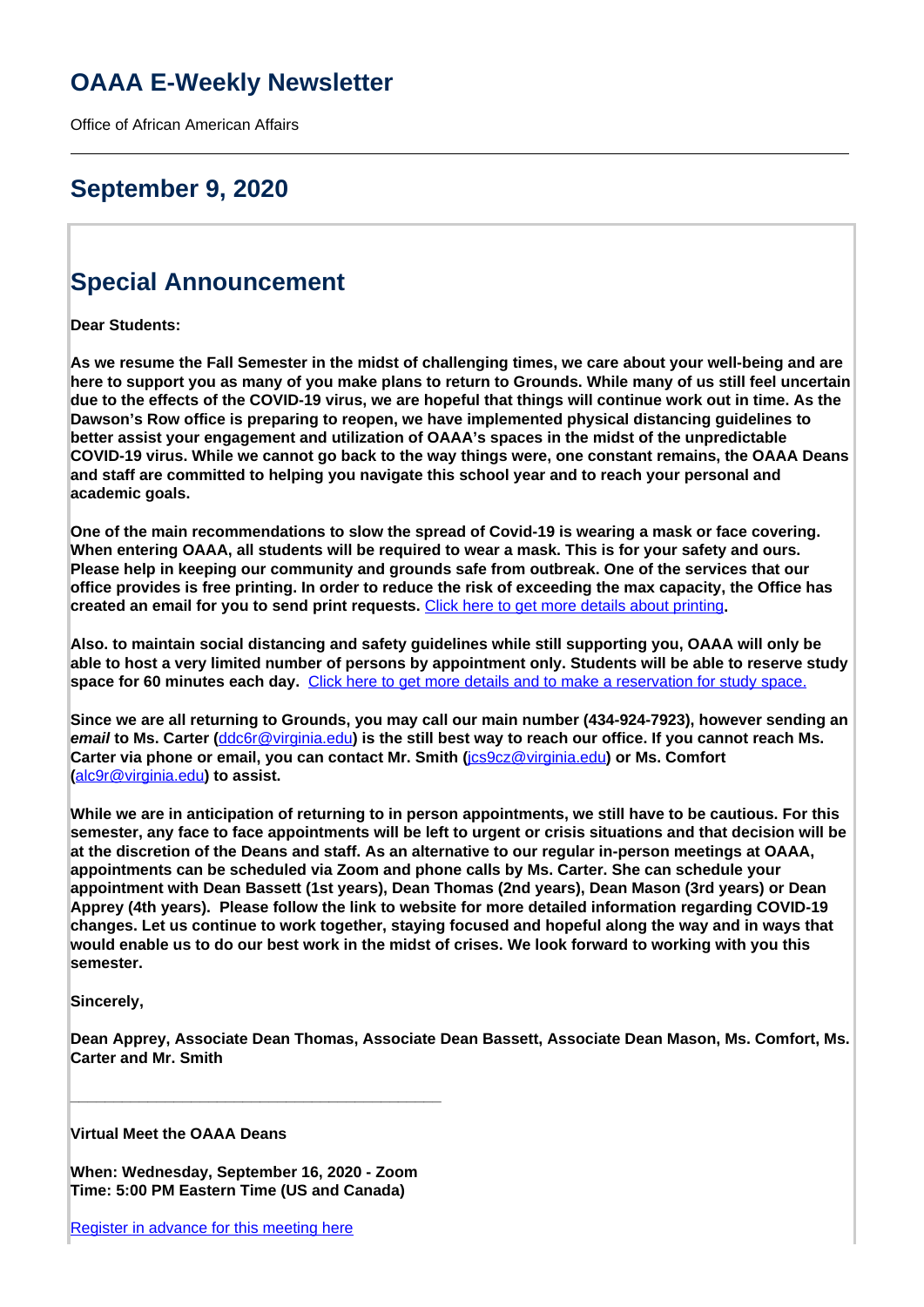**Come and meet the Deans and staff of OAAA.** 

**\_\_\_\_\_\_\_\_\_\_\_\_\_\_\_\_\_\_\_\_\_\_\_\_\_\_\_\_\_\_\_\_\_\_\_\_\_\_\_\_\_\_\_\_**

**\_\_\_\_\_\_\_\_\_\_\_\_\_\_\_\_\_\_\_\_\_\_\_\_\_\_\_\_\_\_\_\_\_\_\_\_\_\_\_\_\_\_\_\_**

**\_\_\_\_\_\_\_\_\_\_\_\_\_\_\_\_\_\_\_\_\_\_\_\_\_\_\_\_\_\_\_\_\_\_\_\_\_\_\_\_\_\_\_\_**

**We will introduce ourselves, discuss our programming and services, and answer any burning questions. We can't wait to connect with you!**

**After registering, you will receive a confirmation email containing information about joining the meeting.**

**The UVA Parents Fund has launched the Student Enrichment Fund, which provides grants to current undergraduate students who lack the resources to participate in professional development and academic enrichment experiences, such as studying abroad, taking J-Term classes, or pursuing internships. Read more about it** here

## **UVA COVID-19 PREVENTION, DETECTION, AND RESPONSE PLAN**

**The University is closely monitoring key metrics and has developed a COVID-19 dashboard that will be shared and will track key metrics like the rate of infections and our operational readiness to respond to the virus. We stand ready to alter our operations and plans based on these metrics. We are grateful to all members of our community for their diligence in following the guidelines outlined below. A printable copy of the UVA COVID-19 Prevention, Detection, and Response Plan is available.** 

**MARK YOUR CALENDAR**

**FALL 2020**

**Tuesday, August 25 Courses begin**

**Add/Drop/Withdrawal Vary by school**

**No Fall Break Reading Days (will remain in session)**

**Friday, October 30 - Sunday, November 1 Family Weekend** 

**Tuesday, November 24 Courses end (No in-person instruction or assessments after November 24)**

**Monday, November 30 Reading Days**

**Tuesday, December 1 Reading Days**

**Wednesday, December 2 - Friday, December 11 Examinations (administered on-line only)** 

**Sunday, December 6 Reading Days**

**Wednesday, December 9 Reading Days**

**Fall degrees conferred To Be Determined**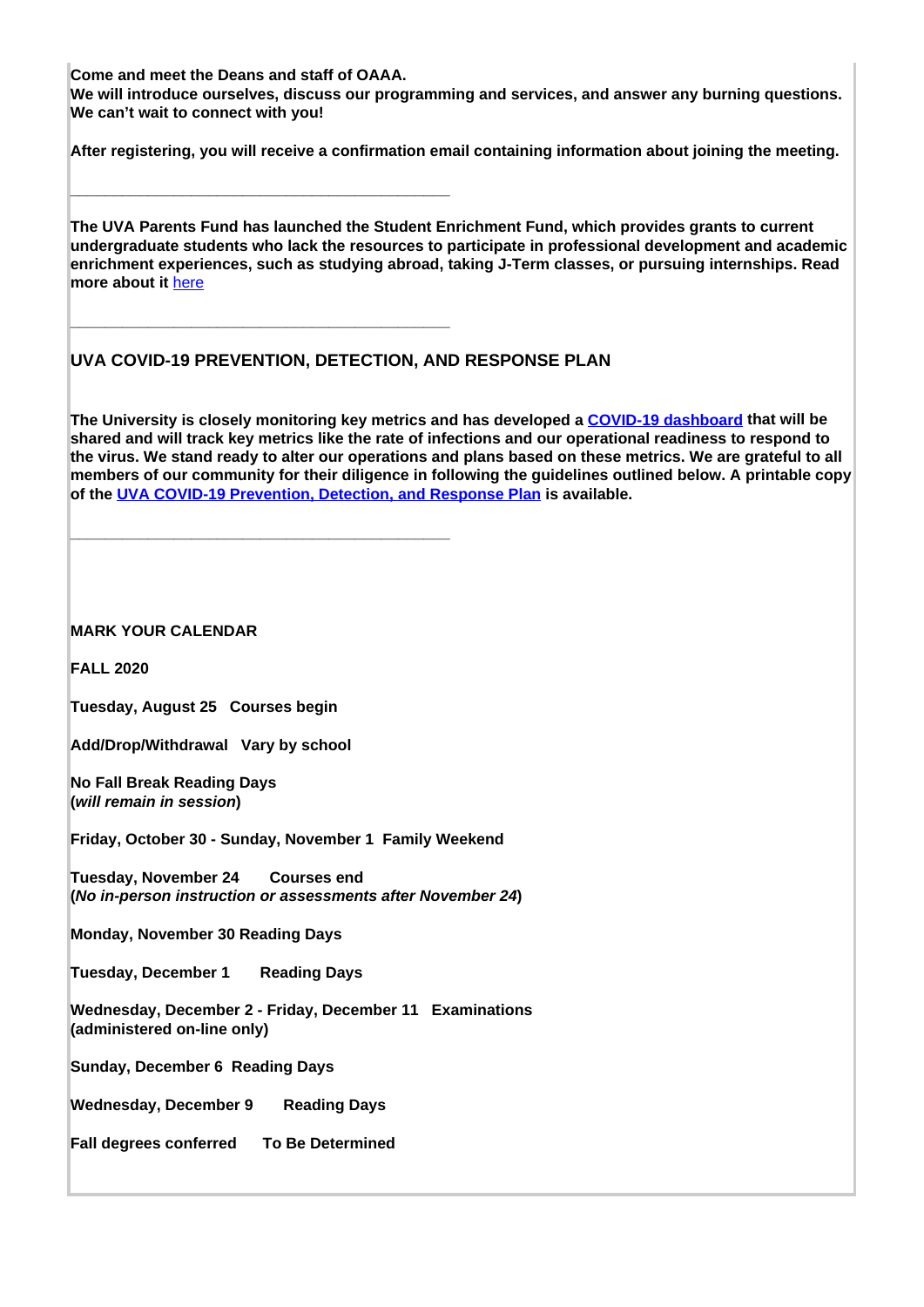# **OAAA Announcements & Services**

**OAAA Virtual Office Hours**

**Monday with Dean Bassett 9:00 am – 10:30 am** Zoom Meeting **- Passcode: 104941**

**Tuesday with Dean Bassett 11:30 am – 1:00 pm** Zoom Meeting **- Passcode: 864290**

**Wednesday with Dean Thomas 9:30 am – 11:00 am** Zoom Meeting **- Passcode: 692599**

**Thursday with Dean Mason 11:30 – 1:00 pm** Zoom Meeting **- Passcode: 605279**

\_\_\_\_\_\_\_\_\_\_\_\_\_\_\_\_\_\_\_\_\_\_\_\_\_\_\_

\_\_\_\_\_\_\_\_\_\_\_\_\_\_\_\_\_\_\_\_\_\_\_\_\_\_\_

**Friday with Mason/Thomas (Alternating) 9:30 am – 11:00 am** Zoom Meeting **- Passcode: 474974**

**OAAA Tutoring for Fall 2020 - To Be Announced**

**Contact:** Dean Thomas **for more information**

**Contact: Dean Mason for more information on:** 

- **Black College Women (BCW) Book Club**
- **Black Male Initiative (BMI)**
- **Black President's Council (BPC)**
- **Black College Women (BCW) In the Company of my Sister**

**Quote of the Week**

**"Confidence comes from creating something and knowing what I'm supposed to be doing and feeling like I'm good at what I'm supposed to be doing." - Issa Rae**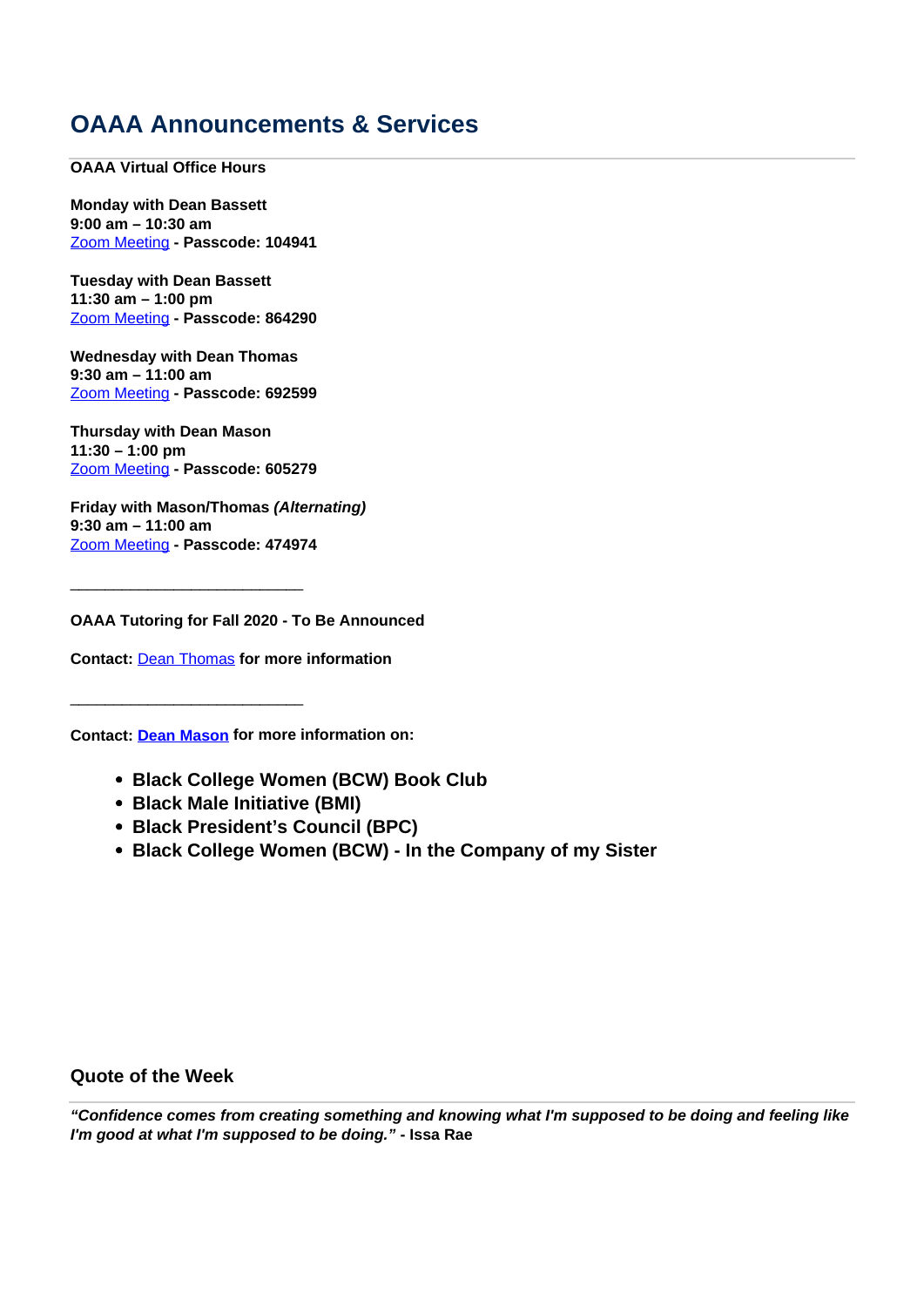## **Faculty Spotlight**



**Antoinette R. Thomas** is the newest Dean to join the OAAA family. Dean Thomas is currently an associate professor in the Curry School of Education and Human Development. Early in her career she worked as a school counselor and school psychologist before earning a doctorate at the University of North Carolina at Chapel Hill. She then joined the psychology faculty at James Madison University. During her time at UVA Dean Thomas has served as the Director of the Doctoral Program in School Psychology and has been affiliated with the clinical and school psychology program as well as the counselor education and teacher education programs. She has also had a joint appointment with Curry and UVA Athletics where she focused on student athletes' adjustment to college. As a clinical psychologist, Dean Thomas has also provided therapy and psychological assessments in the Sheila Johnson Center. Dean Thomas' area of expertise is multicultural counseling and therapy. She is passionate about facilitating the learning and increased awareness, knowledge, and skills of counselors, psychologists and educators as they strive to be more culturally competent in the services they deliver. Dean Thomas has consulted nationally and internationally and continues to supervise and teach courses that address the development of culturally responsive clinical skills. Dean Thomas is excited to be joining OAAA as the Director of the GradSTAR program and Coordinator of the Faculty-Student Mentoring Program. She is looking forward to supporting students in their successful matriculation at UVA.

## **Quote's Corner**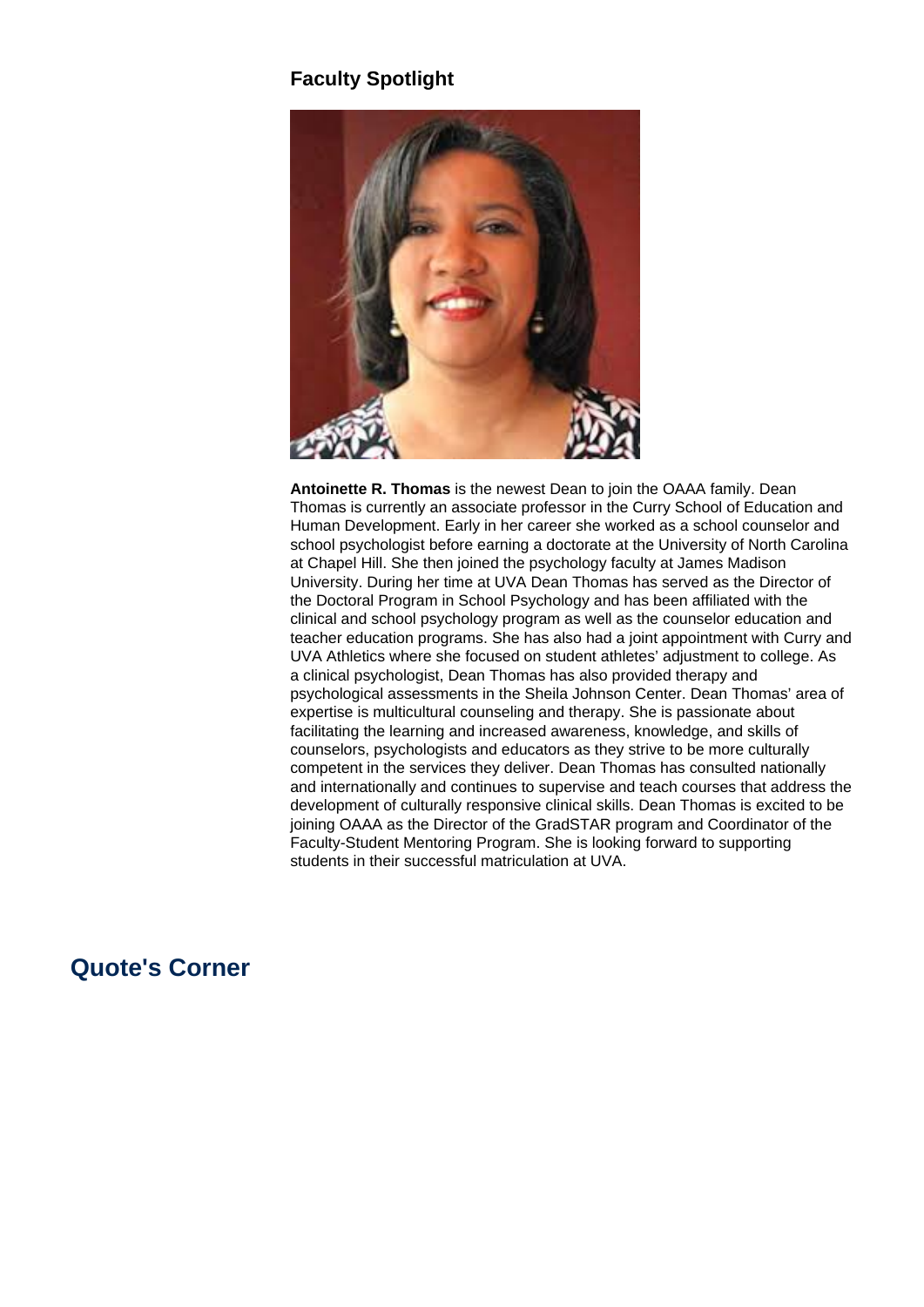

**Jo-Issa Rae Diop** (born January 12, 1985) known as Issa Rae, is an American actress, writer, and producer. She first garnered attention for her work on the YouTube web series Awkward Black Girl. Since 2011, Rae has continued to develop her YouTube channel, which features various short films, web series, and other content created by people of color. She subsequently gained further recognition for creating, co-writing, and starring in the HBO television series Insecure. For her acting work on Insecure, she has received two Golden Globe Award nominations for Best Actress – Television Series Musical or Comedy and two Primetime Emmy Award nominations for Outstanding Lead Actress in a Comedy Series. Rae has released one memoir, titled The Misadventures of Awkward Black Girl. Rae co-starred in the comedy Little (2019) and in 2020 starred in the drama The Photograph and the romantic comedy The Lovebirds.

# **Upcoming Events**

### **\*ONLINE\* Soros Fellowship Information Session**

### **Monday, September 14 - 4:00 pm-5:00 pm - Zoom**

The Paul & Daisy Soros Fellowship for New Americans provides up to \$90,000 of funding for immigrants and children of immigrants for one to two years of graduate study (any field of study) in the US. Register here

### **\*ONLINE\* Truman Information Session**

### **Monday, September 21 - 4:00 pm-5:00 pm - Zoom**

Are you a dynamic leader? An activist dedicated to positive change? Committed to public service? If you answered 'yes' to any of those questions, you should consider the Truman Scholarship, which provides \$30,000 toward graduate school and access to a network of incredible leaders. Come even if you aren't sure about the graduate school part. Apply as a third year. Register here

### **\*ONLINE\* Goldwater Information Session**

### **Monday, September 28 - 4:00 pm-5:00 pm - Zoom**

Do you love research? Are you considering pursuing research science, mathematics, or engineering as a career? Are you simply a STEM student and want to at least explore an exciting opportunity? Come learn about the award and the process for nomination by the University of Virginia. Apply as a second or third year – so first years should definitely come! Register here

### **\*ONLINE\* Gaither Junior Fellows Information Session**

## **Monday, October 5 - 4:00 pm-5:00 pm - Zoom**

Junior Fellows provide research assistance to scholars working on the Carnegie Endowment for International Peace programs. They will have the opportunity to conduct research for books, co-author journal articles and policy papers, participate in meetings with high-level officials, contribute to congressional testimony, and organize briefings. Register here

#### **\*ONLINE\* Critical Language Scholarship Information Session**

### **Monday, October 12- 4:00 pm-5:00 pm – Zoom**

The Critical Language Scholarship is a fully-funded, in-country intensive language and cultural immersion program. It is part of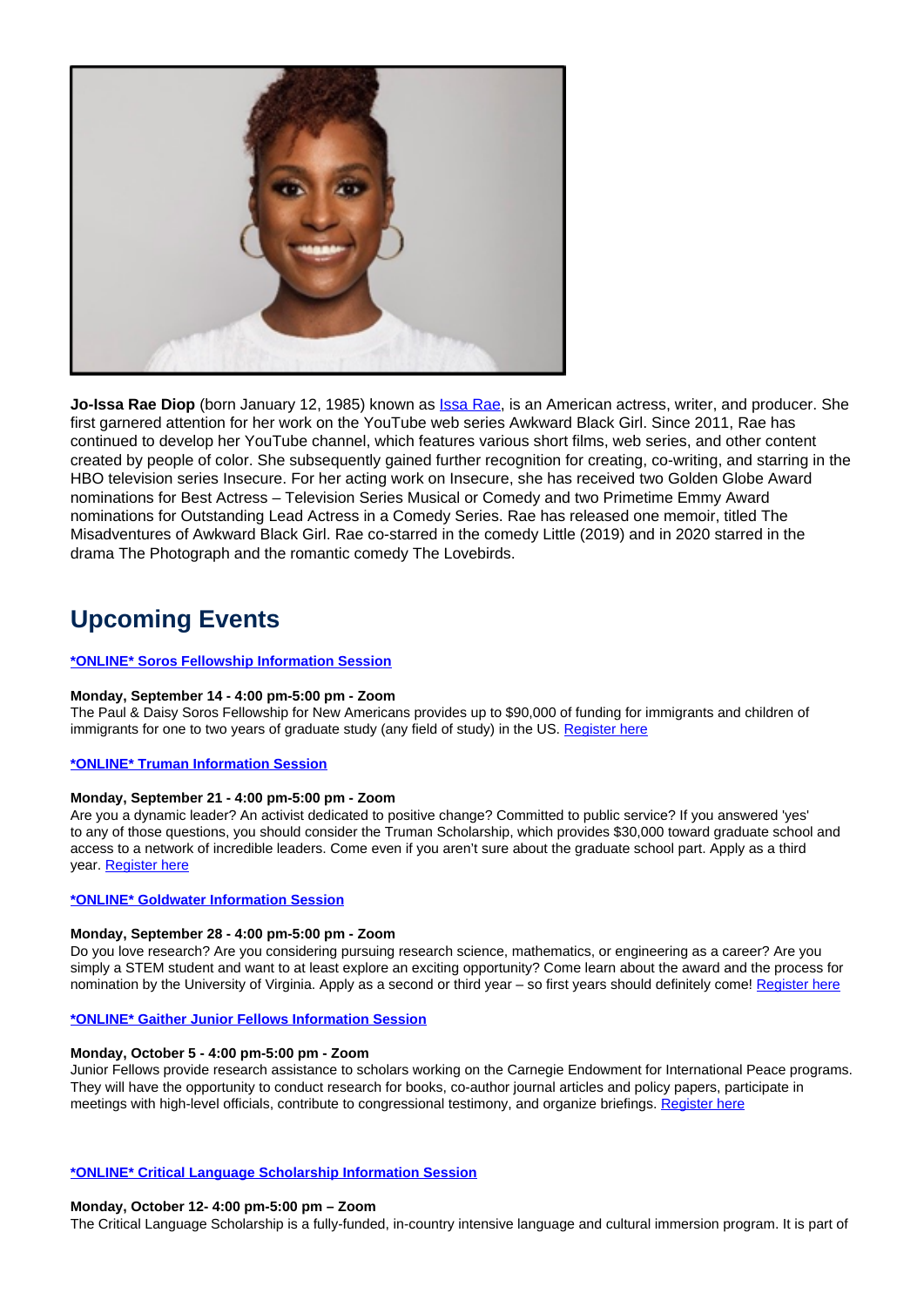an effort to expand dramatically the number of Americans studying and mastering critical foreign languages such as Arabic, Azerbaijani, Bangla, Chinese, Hindi, Indonesian, Japanese, Korean, Persian, Portuguese, Punjabi, Russian, Swahili, Turkish, and Urdu. Come learn more. Register here

## **\*ONLINE\* Beinecke Scholarship Information Session**

#### **Monday, October 19 - 4:00 pm-5:00 pm - Zoom**

The Beinecke Scholarship provides funding for master's and doctoral degrees in the arts, humanities, and social sciences, neuroscience excluded. Come even if you are not sure about graduate school at this time. Apply as a third year. Register here

## **\*ONLINE\* Intro to Office and Q&A**

## **26 October - 4:00 pm-5:00 pm - Zoom**

Haven't heard of the Office of Citizen Scholar Development? Don't know what fellowships are? Come listen to a brief introduction of the office followed by a time for Q&A. This session is helpful for students and alumni who have yet to interact with the Office of Citizen Scholar Development. Register here

#### **\*ONLINE\* Yenching Academy Information Session**

## **Monday, November 2 - 4:00 pm-5:00 pm - Zoom**

The Yenching Academy of Peking University is a fully-funded residential program offering an array of interdisciplinary courses as part of a one-year master's program in China Studies. Students from all fields are encouraged to apply and take advantage of one of six academic concentrations. Register here:

#### **\*ONLINE\* Boren Awards Information Session**

#### **Monday, November 9 - 4:00 pm-5:00 pm - Zoom**

Interested in studying abroad? Learning a language crucial to US national security? Come learn about the Boren Awards, which fund the study of less commonly taught languages in world regions critical to U.S. interests, and underrepresented in study abroad, including Africa, Asia, Central and Eastern Europe, Eurasia, Latin America, and the Middle East. Come learn about the opportunity and the internal process for applying. Register here

#### **\*ONLINE\* Davis Projects for Peace Information Session**

#### **Monday, November 16 - 4:00 pm-5:00 pm - Zoom**

The purpose of the Davis Projects for Peace is to spark initiatives for building prospects for peace in the world. Each year, the University of Virginia nominates one project and an alternate for the \$10,000 prizes to actually complete the project. Come explore how your vision for peace could be funded by Davis. Register here:

### **The Office of Citizen Scholar Development \*ONLINE\* Intro to Office and Q&A**

#### **Monday, November 23 - 4:00 pm-5:00 pm - Zoom**

Haven't heard of the Office of Citizen Scholar Development? Don't know what fellowships are? Come listen to a brief introduction of the office followed by a time for Q&A. This session is helpful for students and alumni who have yet to interact with the Office of Citizen Scholar Development. Register here

## **\*ONLINE\* UK Fellows Information Session**

## **Monday, November 30 - 4:00 pm-5:00 pm - Zoom**

The United Kingdom Fellows Program allows graduating University of Virginia students the opportunity to teach and live abroad in a boarding school in the UK for the year following graduation. Come learn about the different schools with which we have a relationship and how to apply. Students in all fields welcome! Register here

#### **Around the Charlottesville Area Community**

### **Charlottesville Community Cares – Emergency Funding for Households Apply Mondays thru Fridays between 9:00 am-5:00 pm by calling (434) 234-4490**

If you are having economic hardship due to the COVID-19 virus, and live in the City of Charlottesville or Albemarle, Buckingham, Fluvanna, Greene, Louisa, Nelson, or Orange Counties, call today. Multiple languages are available. Thanks to the Charlottesville Area Community Foundation, Cville Community Cares, United Way of Greater Charlottesville, City of Charlottesville, and the County of Albemarle for sponsoring this effort to support our community!

#### **Filing for Unemployment [Video] – Virginia Employment Commission**

Visit for help to file in the Commonwealth of Virginia.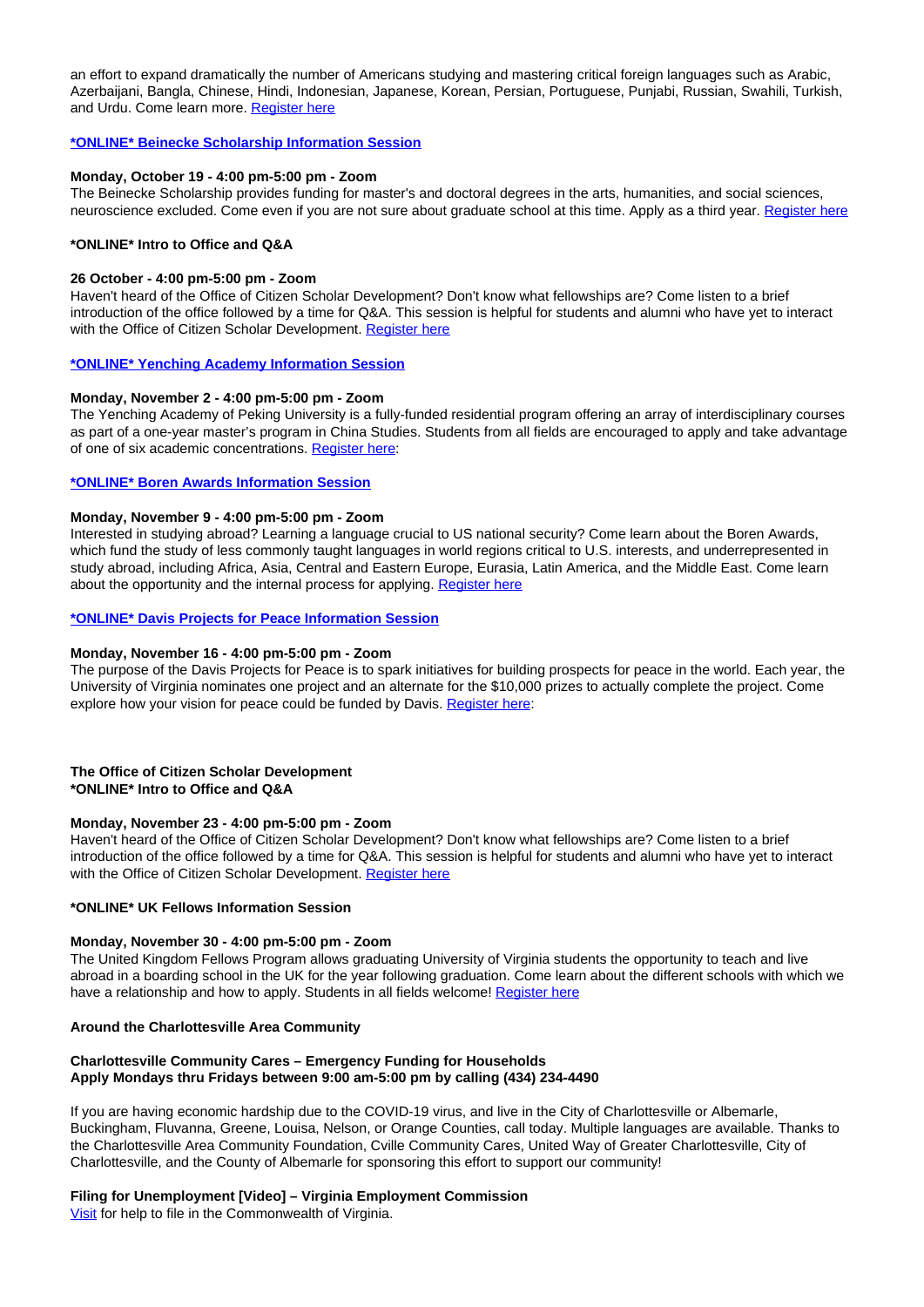## **"In My Humble Opinion"– 101.3 Jamz -- Charlottesville's Own Talk/Radio Every Sunday 12 noon – 3:00 pm**

Hosted by Charles Lewis, Max, and Razor, along with special guests. Listen online at 101jamz.com, or download the free TuneIn app for iPhone and Android to get the latest local news in Charlottesville's Black community.

# **Opportunites with Deadlines**

**The Rangel Graduate Fellowship** 

## **Application Deadline: Wednesday, October 14**

The Rangel Graduate Fellowship is a premier U.S. Department of State program created to attract diverse talent to its Foreign Service. The program encourages the application of members of minority groups historically underrepresented in the Foreign Service, women, and those with financial need. The fellowship seeks individuals committed to promoting positive change in the world as U.S. diplomats for the Foreign Service. Selected fellows will receive support for graduate school, internships, and professional development. The fellowship provides a pathway to a uniquely rewarding career as a Foreign Service Officer representing the United States of America. Applicants must be college seniors or graduates, can come from any academic discipline and must be seeking entry into graduate school in fall 2021. Eligibility Requirements: U.S. citizenship, seeking admission to graduate school in fall 2021 for a two-year program in an area of relevance to the Foreign Service at a U.S-based institution, cumulative grade point average of 3.2 or higher on a 4.0 scale at the time of application. For tips to submit a competitive application: Applications Tips. Review the FAQs page for details about grad school, the application and more. **Visit:** www.rangelprogram.org. **Program Contact**: rangelprogram@howard.edu

## **This Week in Black History**



 **Did you know that?** Carter G. Woodson founded the Association for the Study of Negro Life and History on September 9, 1915. The Association for the Study of African American Life and History (ASALH) is the oldest and largest historical society established for the promotion of African American history. Founded by Carter Godwin Woodson as the Association for the Study of Negro Life and History (ASNLH), the name was changed in 1972. The Association's mission statement describes its purpose "to promote, research, preserve, interpret, and disseminate information about Black life, history and culture to the global community." The Association's vision statement still refers to itself as "the premier Black heritage learned society which will continue the Carter G. Woodson legacy." In 1926, Dr. Woodson initiated the celebration of Negro History Week, which corresponded with the birthdays of Frederick Douglass and Abraham Lincoln. In 1976, this celebration was expanded to include the entire month of February, and today Black History Month garners support throughout the country as people of all ethnic and social backgrounds discuss the black experience. In honor of the work that Woodson has done to promote the study of African American History, an ornament of